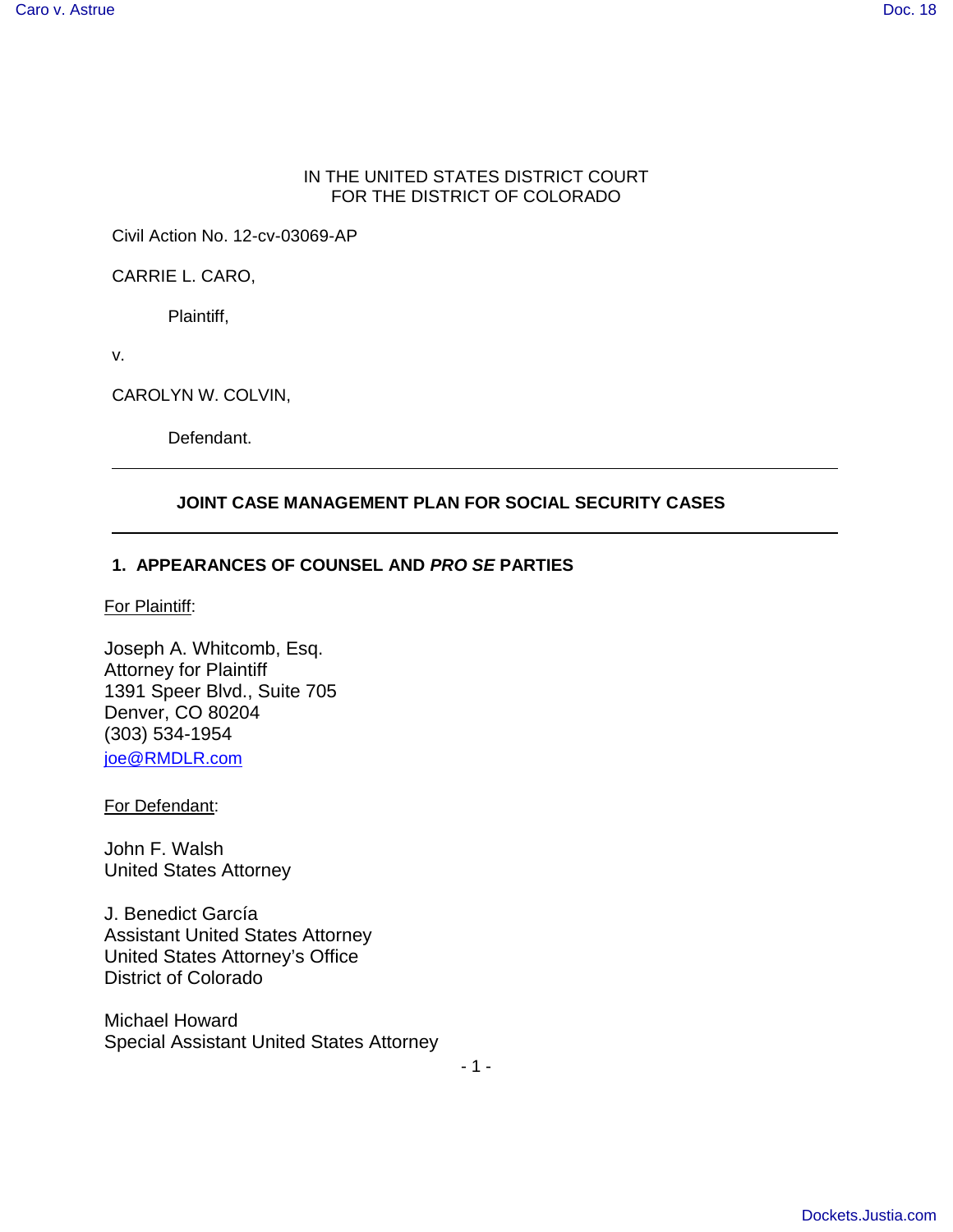Office of the General Counsel Social Security Administration 1001 17<sup>th</sup> St. Denver, Colorado 80202 (303) 844-7192 Michael.howard@ssa.gov

# **2. STATEMENT OF LEGAL BASIS FOR SUBJECT MATTER JURISDICTION**

The Court has jurisdiction based on section 205(g) of the Social Security Act, 42 U.S.C. 405(g).

# **3. DATES OF FILING OF RELEVANT PLEADINGS**

- **A. Date Complaint Was Filed: November 21, 2012**
- **B. Date Complaint Was Served on U.S. Attorney's Office: January 10, 2013**
- **C. Date Answer and Administrative Record Were Filed: April 15, 2013<sup>1</sup>**

# **4. STATEMENT REGARDING THE ADEQUACY OF THE RECORD**

The parties, to the best of their knowledge, state that the administrative record is complete and accurate. Notwithstanding, the parties would reserve objections regarding the adequacy of the record for the parties' respective briefs on the merits of the case.

# **5. STATEMENT REGARDING ADDITIONAL EVIDENCE**

The parties do not intend to submit additional evidence.

#### **6. STATEMENT REGARDING WHETHER THIS CASE RAISES UNUSUAL CLAIMS OR DEFENSES**

The parties, to the best of their knowledge, do not believe the case raises unusual claims or defenses.

# **7. OTHER MATTERS**

The parties have no other matters to bring to the attention of the Court. This case was not previously remanded by the Court.

<sup>1</sup>  $1$  Defendant filed a motion for leave to file this answer out of time, which the Court granted. Dkt. 14.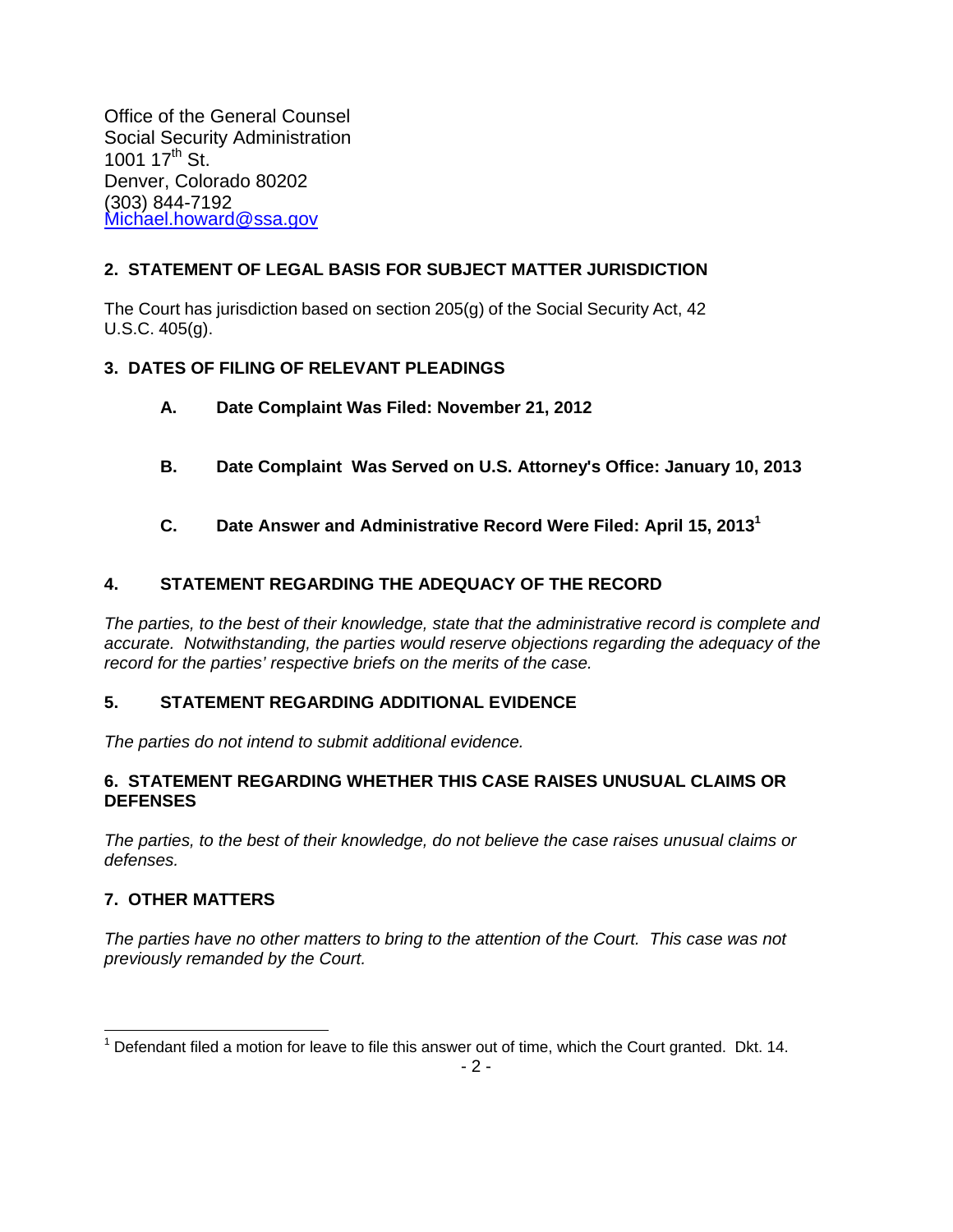#### **8. BRIEFING SCHEDULE**

- **A. Plaintiff's Opening Brief Due: June 17, 2013**
- **B. Defendant's Response Brief Due: July 17, 2013**
- **C. Plaintiff's Reply Brief (If Any) Due: August 1, 2013**

# **9. STATEMENTS REGARDING ORAL ARGUMENT**

- **A. Plaintiff's Statement:** Plaintiff does not request oral argument.
- **B. Defendant's Statement:** Defendant does not request oral argument.

# **10. CONSENT TO EXERCISE OF JURISDICTION BY MAGISTRATE JUDGE**

#### **Indicate below the parties' consent choice.**

- **A. ( ) All parties have consented to the exercise of jurisdiction of a United States Magistrate Judge.**
- **B. (X ) All parties have not consented to the exercise of jurisdiction of a United States Magistrate Judge.**

#### **11. AMENDMENTS TO JOINT CASE MANAGEMENT PLAN**

THE PARTIES FILING MOTIONS FOR EXTENSION OF TIME OR CONTINUANCES MUST COMPLY WITH D.C.COLO.LCivR 7.1(C) BY SUBMITTING PROOF THAT A COPY OF THE MOTION HAS BEEN SERVED UPON THE MOVING ATTORNEY'S CLIENT, ALL ATTORNEYS OF RECORD, AND ALL PRO SE PARTIES.

#### **The parties agree that the Joint Case Management Plan may be altered or amended only upon a showing of good cause.**

DATED this  $8<sup>th</sup>$  day of May, 2013.

BY THE COURT:

 **s/John L. Kane**  U.S. DISTRICT COURT JUDGE